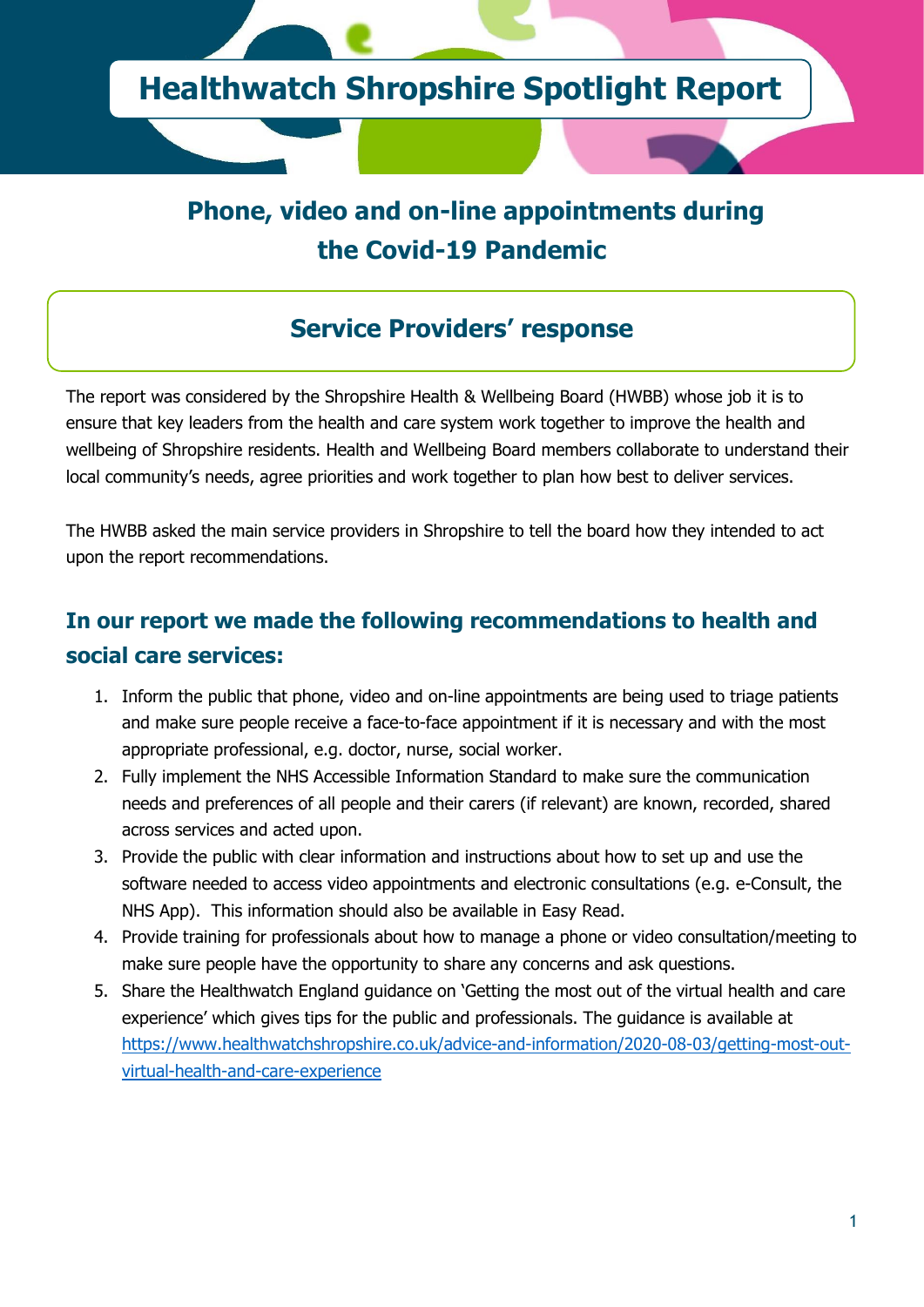Recommendation 1: Inform the public that phone, video and on-line appointments are being used to triage patients and make sure people receive a face-to-face appointment if it is necessary and with the most appropriate professional, e.g. doctor, nurse, social worker.

- Pre-pandemic, many practices were already utilising telephone triaging and online booking. The options available for patients to access primary care services have been communicated on CCG website and practice websites.
- Resources for various national NHS campaigns over the pandemic period which inform people about accessing appointments are being utilised by primary care. Campaigns include 'Help Us Help You', 'Your Practice Team is here to Help You' and 'NHS 111'. The information has been made available online via websites and through face book and twitter, in addition to displaying traditional paper posters where this has been possible over the covid period. Wider public facing media resources have been used such as various press releases and regular BBC Shropshire radio interviews have taken place with GPs and other medical professionals talking about how to get appointments and what is available for patients.
- GP Access toolkits have been shared with GPs and practices. The toolkit, which included posters, website messages, videos and social media messages, was issued in February this year and was updated in May following further updates. The toolkit has been developed so that practices can use the information quickly at busy times.
- The CCG in preparing messages about how GPs services are working differently have done so alongside Telford Patients First Group, Shropshire Patient Group and the individual Patient Participation Groups to help tailor messaging for patients. However we acknowledge feedback that not everyone has heard this message and we are committed to working with the public to increase awareness of the different appointment and triage methods in place.

Recommendation 2: Fully implement the NHS Accessible Information Standard to make sure the communication needs and preferences of all people and their carers (if relevant) are known, recorded, shared across services and acted upon.

- All organisations that provide NHS care are legally required to follow the Accessible Information Standard. The CCG recognises the importance of commitment to this standard and will undertake a review of this as part of our practice visit programme.
- Recommendation 3: Provide the public with clear information and instructions about how to set up and use the software needed to access video appointments and electronic consultations (e.g. e-Consult, the NHS App). This information should also be available in Easy Read.
- There are a range of readily available resources provided on how to access the electronic platforms and NHS APP in use in Shropshire, Telford and Wrekin. We have reminded our practices and providers to ensure that the literature is displayed on their websites and made available as appropriate in practices, There are links on practice websites explaining on how to register for Apps including video links for how to use econsult.

**healthwatch** 

Shropshire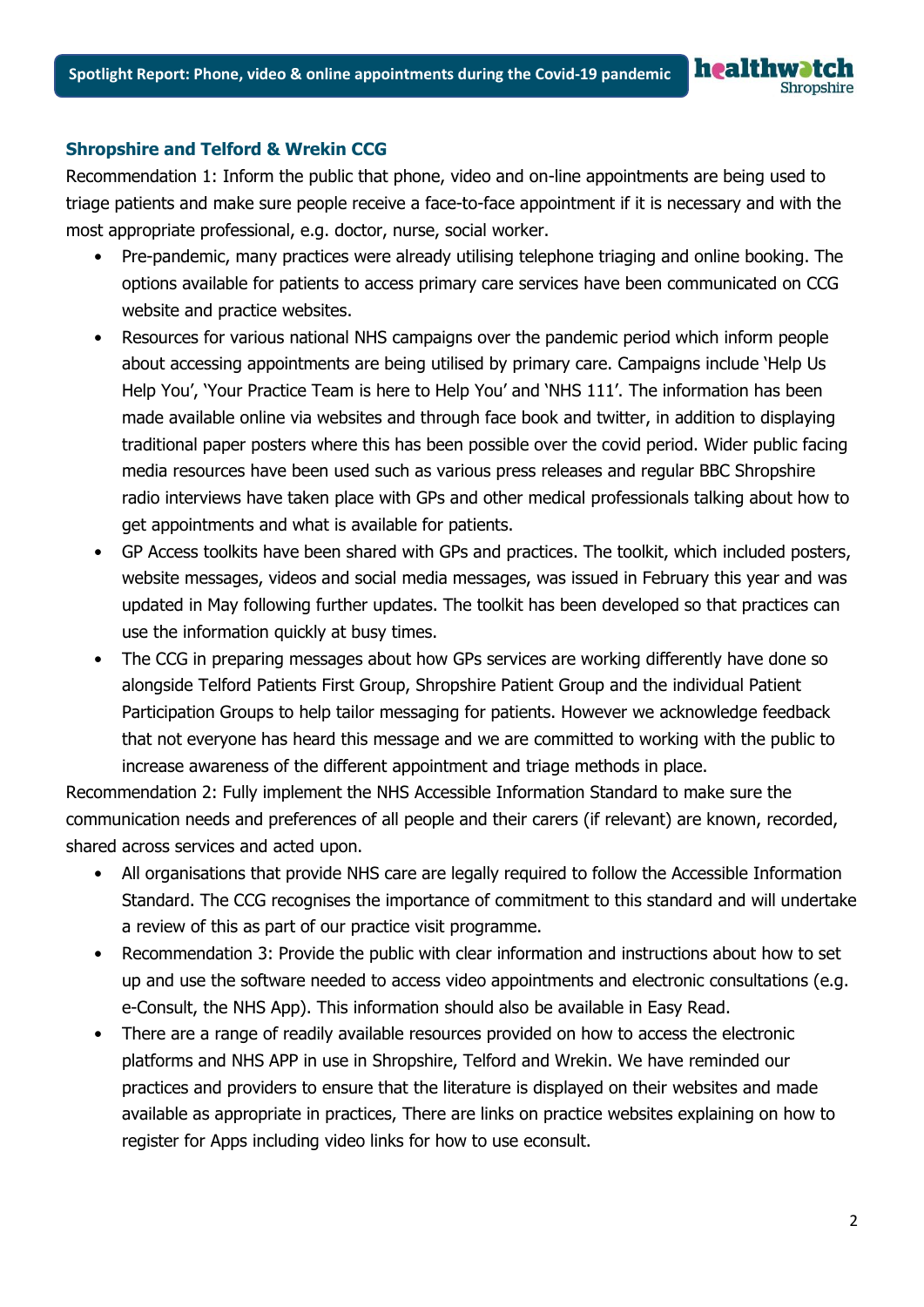• Whilst there are a range of resources available the CCG acknowledges there may be other means of promoting and assisting people to engage with these APPs and are reviewing what other measure may be feasible to assist. As social distancing guidelines lift, this could include linking in with wider partners around available community resources linked to accessing and using IT. Recommendation 4: Provide training for professionals about how to manage a phone or video

healtl

consultation/meeting to make sure people have the opportunity to share any concerns and ask questions.

- Training on the utilisation of the various platforms is offered by the provider of the platform and does give clear guidance on the requirement to build in the opportunity for users to share concerns/ ask questions.
- We will investigate opportunities to offer further training and development to our providers through avenues such as practices Protected Learning Time. The CCG recognise and acknowledge the importance of ensuring that we are fully promoting and facilitating these new means of consultations with a clear "patient focused approach".

Recommendation 5: Share the Healthwatch England guidance on 'Getting the most out of the virtual health and care experience' which gives tips for the public and professionals.

The CCG can confirm they shared this guidance with our providers

#### **Shropshire Community Health Trust**

We support remote appointments. Many of our services are provided within people's homes and we have continued to do this throughout COVID. We do run Outpatients and clinic based services, and we work on the basis that we provide remote appointments where this is clinically possible, but obviously with some treatments these need to be done within a clinical area, so we very much use a mixed approach based on clinical need and on discussion and support of the patients/carers needs and requirements. The report has been circulated to our operational and clinical teams for review and to support any improvements and changes to the pathways that we provide.

#### **Shropshire Council: Public Health**

Healthwatch reports are shared with the HWBB Comms and Engagement group to cascade through their networks.

The report has been shared on the Council website [Who sits on the Health and Wellbeing Board? |](https://shropshire.gov.uk/public-health/health-and-wellbeing-board/who-sits-on-the-health-and-wellbeing-board/)  [Shropshire Council,](https://shropshire.gov.uk/public-health/health-and-wellbeing-board/who-sits-on-the-health-and-wellbeing-board/) alongside links to other Healthwatch reports.

During COVID-19, the Social Prescribing Programme made adjustments to support people on the telephone. On-line communication was not used, just telephone support so there were no technical barriers or confidence issues for clients to overcome. Telephone consultations have gone well from an advisor point of view, and from feedback received from Social Prescribing clients. Advisors are meeting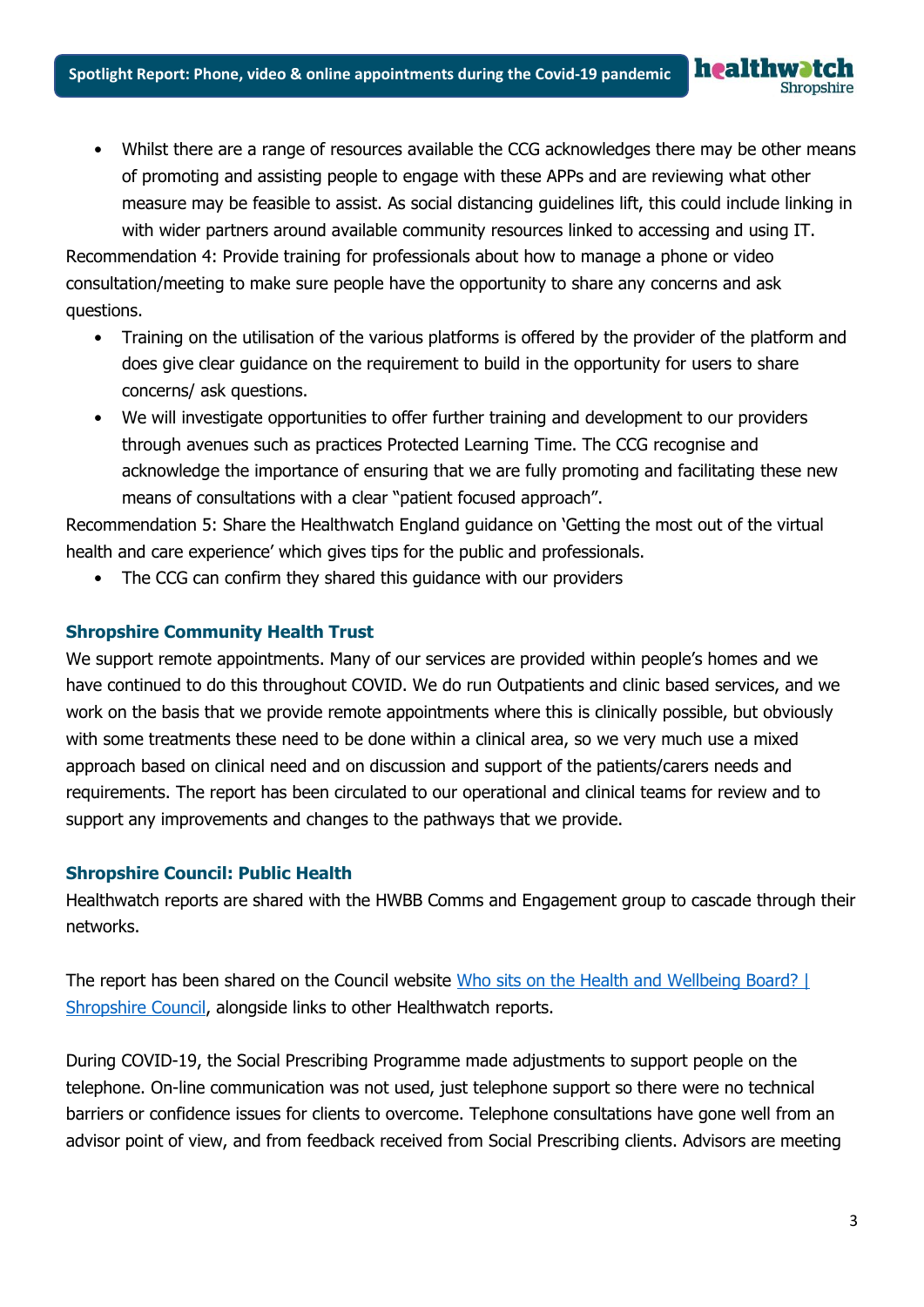face to face in a small number of cases where the client's needs requite this e.g. for those with communication barriers and learning difficulties.

Primary Care worked alongside Public Health to make the changes needed to continue to support people through Social Prescribing, and the offer was extended to support the Clinically Extremely Vulnerable.

[Healthwatch Spotlight report on remote appointments.](https://www.healthwatchshropshire.co.uk/report/2020-10-20/phone-video-and-on-line-appointments-during-covid-19-pandemic) and [Getting the most out of the virtual health](https://www.healthwatch.co.uk/advice-and-information/2020-07-28/getting-most-out-virtual-health-and-care-experience)  [and care experience | Healthwatch](https://www.healthwatch.co.uk/advice-and-information/2020-07-28/getting-most-out-virtual-health-and-care-experience) have been forwarded to the Programme Lead who has looked through these reports and resources, and found 'Dr Zoom top Tips' particularly valuable. This has been shared with all the advisors as a quick reminder of the issues to think through.

#### **Shropshire Council Adult Social Care**

Confirmed they are fully in support of the recommendations of the Healthwatch Shropshire report on remote appointments and suggest it would be helpful to monitor the impact.

#### **Cabinet Member for Communities, Place, Tourism & Transport**

Responded that the recommendations appear eminently sensible.

#### **MPFT**

Confirmed they are happy to support.

#### **The Robert Jones and Agnes Hunt Orthopaedic Hospital NHS Foundation Trust (RJAH)**

RJAH fully support the recommendations and are ensuring these are fully embedded. They have asked for these to go through their Patient Experience Committee.

hropshire